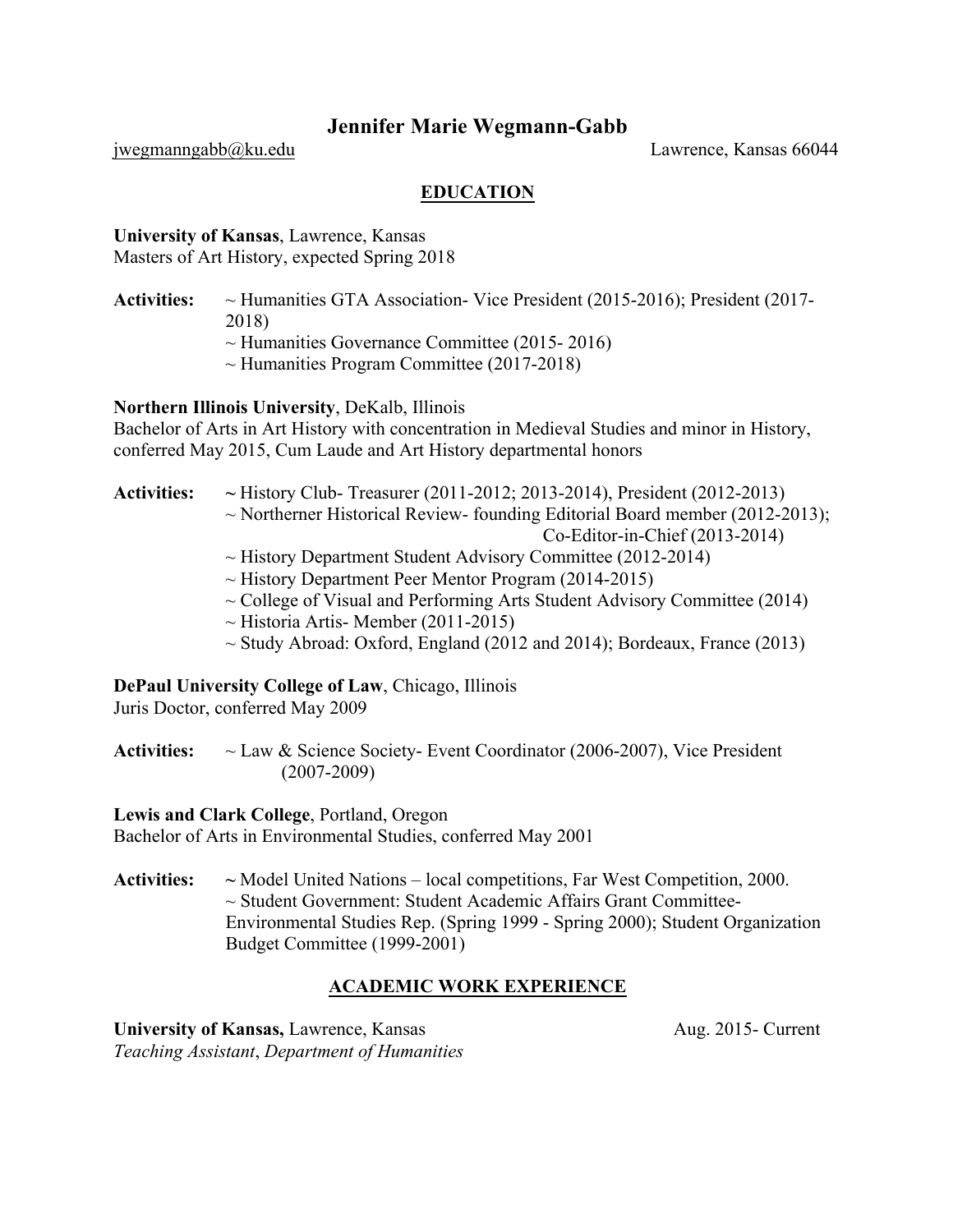Course: HUM 175- Kansas Environment and Culture- part of KU's International Academic Accelerator Program

*~* Led weekly discussion sections; Assisted with lecture course; Mentored international students through their first year at an American university; Developed writing and research assignments; Grading responsibilities for all assignments, quizzes, and tests in lecture and discussion.

Course: HUM 205- Western Civilization II- Instructor of record.

 $\sim$  Developed course syllabus to focus on critical thinking and analytical reasoning; Managed classroom; Mentored domestic students through unfamiliar field; Designed innovated class assignments. Grading responsibility for all assignments, quizzes, and tests.

**University of Kansas,** Lawrence, Kansas June 2017- August 2017

*Teaching Assistant*, *Department of Art History*

Course: HA 393- History of the Islamic City- Online Course- Instructor of record.  $\sim$  Led online instruction; Facilitated student engagement with prepared materials; Developed new online discussion component utilizing Slack.com platform. Grading responsibility for all assignments, quizzes, and tests.

## **Northern Illinois University**, DeKalb, Illinois **Sept. 2013** Sept. 2013– May 2014

*Research Assistant for Dr. Valerie Garver*

 $\sim$  Researched written primary sources for data on clothing; Visual analysis of clothing in images of Carolingian wall paintings at Chapel at Müstair; Organized all findings for easy access; Historiographic research for Carolingian wall paintings at select sites.

## **DePaul University, College of Law**, Chicago, IllinoisJan. 2008– May 2008

*Research Assistant for Dr. Patty Gerstenblith*

 $\sim$  Researched and summarized Copyright case law for new edition of textbook: Art, Cultural Heritage, and the Law; Identified potential cases to form problems and questions at the end of chapters.

## **ACADEMIC HONORS, AWARDS, AND GRANTS**

## **Northern Illinois University**

- **~** University Honors Program
- $\sim$  Dean's List: Spring 2012; Spring 2013
- $\sim$  Awarded History Department Grant to fund class project in 400-level course
- $\sim$  English Department Summer Study Abroad Grant: Summer 2012
- $\sim$  Oxford Study Abroad Program Grant: Summer 2012
- $\sim$  Kitterle Scholarship: Spring 2014
- $\sim$  First Place Humanities Award at Undergraduate Research and Artistry Day: 2014
- $\sim$  Wagner Prize for Medieval Studies Thesis: Spring 2014
- $\sim$  Lower Division University Honors: Spring 2015
- $\sim$  Art History Departmental Honors: Spring 2015
- $\sim$  Degree with Distinction- Cum Laude: Spring 2015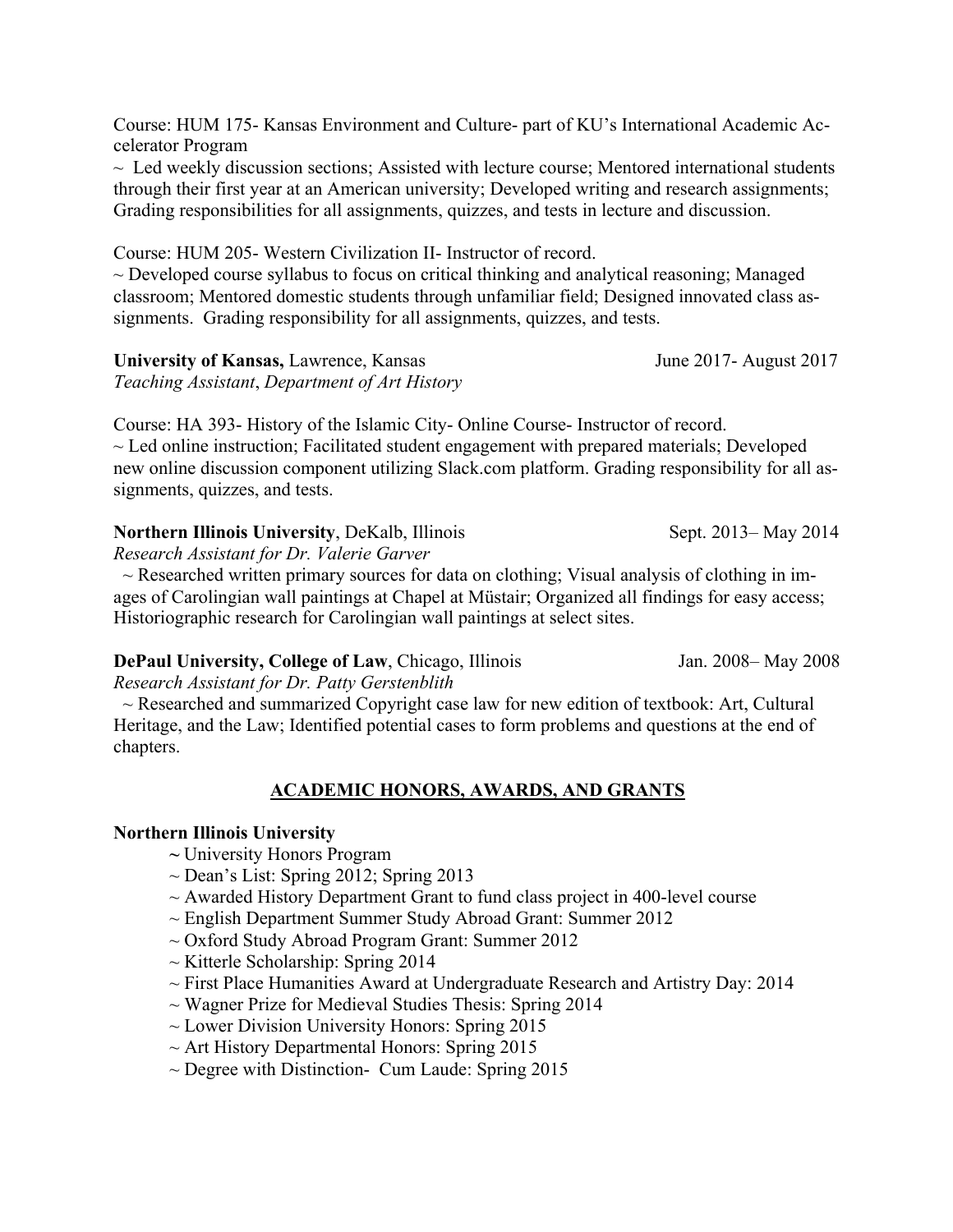### **DePaul College of Law**

 $\sim$  CALI Award (Awarded to top performing student in class): Litigation Lab

### **Lewis and Clark College**

 $\sim$  Student Academic Affair Committee Grant to attended United Nations Convention on Climate Change as part of Senior Project for Environmental Studies– Fall 2000

### **CURATORIAL EXPERIENCE**

*Race, Gender, and the "Decorative" in 20th-century African Art: Reimagining Boundaries,* November 11, 2017- May 7, 2018, Spencer Museum of Art, University of Kansas, Lawrence, KS- Research and gallery didactic creation with Dr. Jessica Gerschultz, Assistant Professor.

*Calabashes in African Arts-* Educational packet for several African Art objects in the Spencer Museum classroom collection. Information, classroom activities, and readings designed for K-12 and college level.

#### **CONFERENCE PRESENTATIONS**

Northern Illinois University- Undergraduate Research and Artistry Day 2015 Poster Presentation: J.R.R. Tolkien's Illustrations in *The Hobbit* as Literary Maps. Oral Presentation: Historiated Initials in 13th Century Bibles

Northern Illinois University- Artis Historia Art History Symposium 2015 Oral Presentation: Historiated Initials in 13th Century Bibles

Northern Illinois University- Artis Historia Art History Symposium 2014 Oral Presentation: Who's that Girl: Ecclesia and NIU's Paris Bible Leaf

Northern Illinois University- Undergraduate Research and Artistry Day 2014 Poster Presentation: Who's that Girl: Ecclesia and NIU's Paris Bible Leaf

Council on Undergraduate Research- National Conferences on Undergraduate Research 2014 Oral Presentation: Under the Greenwood Trees: The English Woods of Medieval Literature

Northern Illinois University- Undergraduate Research and Artistry Day 2013 Poster Presentation: Rethinking the Narrative of the Charlemagne Window at Chartres Cathedral

Council on Undergraduate Research- National Conferences on Undergraduate Research 2013 Oral Presentation: Rethinking the Narrative of the Charlemagne Window at Chartres Cathedral

Northern Illinois University- Undergraduate Research and Artistry Day 2012 Poster Presentation: Virtual Museum Exhibit on Knights and Samurai